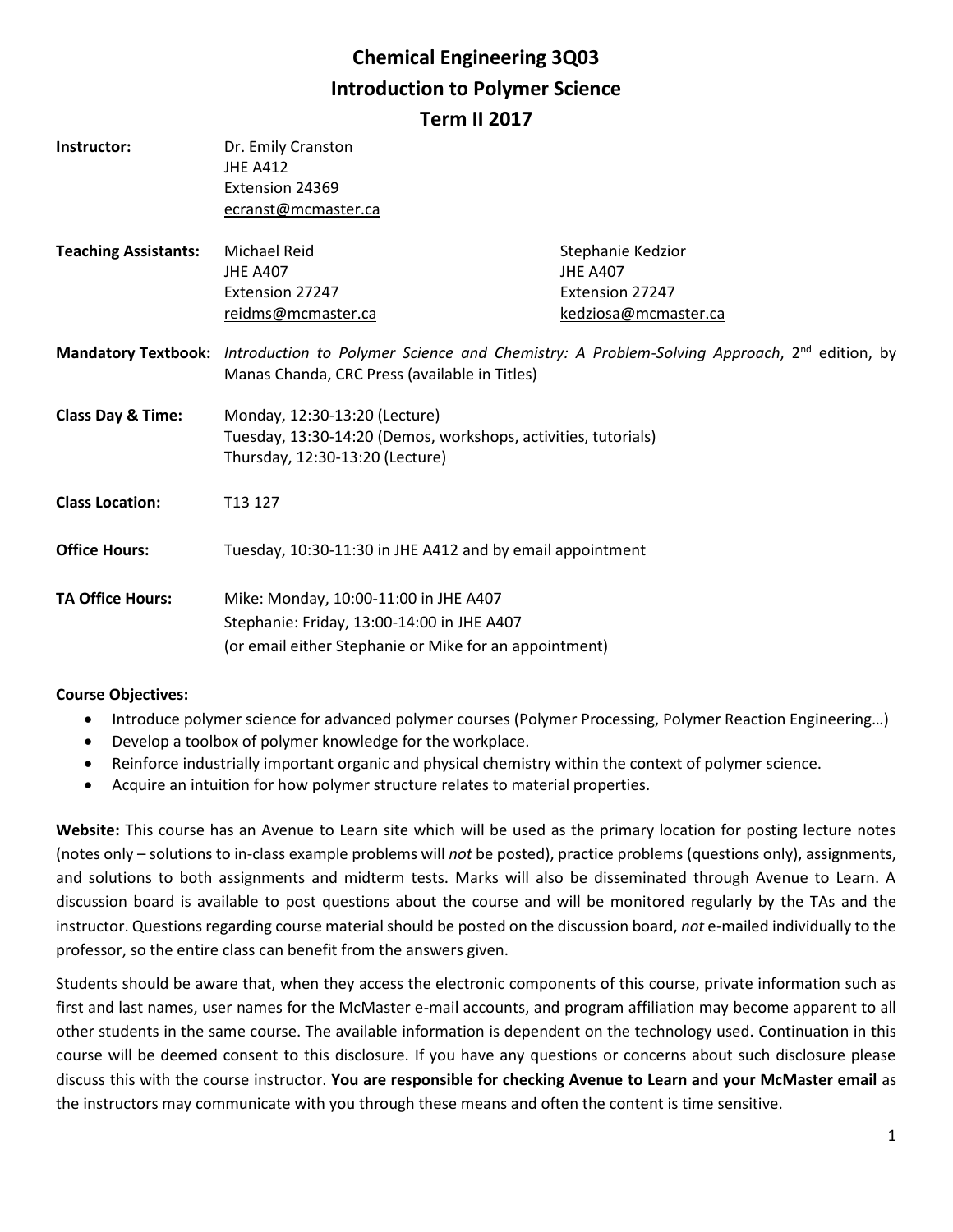## **Course Schedule (tentative)**

Assignments are always **due in class on Mondays**. When reports are to be submitted electronically the deadline is 11:59 pm, the day of the class. A penalty of 20% per day (including weekends) applies, i.e., an assignment due Monday, handed in Wednesday would receive 40% off. In exceptional circumstances, please discuss with the instructor directly for alternate accommodation in advance of deadlines.

| Week                                 | <b>Topic</b>                                                              | Chapter        | <b>Assignment due (Monday)</b>                                                                                        |  |
|--------------------------------------|---------------------------------------------------------------------------|----------------|-----------------------------------------------------------------------------------------------------------------------|--|
| $1$ (Jan. 5)                         | Introduction                                                              | 1              |                                                                                                                       |  |
| 2 (Jan. 9, 10, 12)                   | <b>Polymer Basics</b>                                                     | 1              |                                                                                                                       |  |
| 3 (Jan. 16, 17, 19)                  | <b>Polymer Classification</b>                                             | $\mathbf{1}$   | Avenue Quiz 1: Midterm Date<br>$\bullet$                                                                              |  |
| 4 (Jan. 23, 24, 26)                  | Polymer Molecular Weight                                                  | 4              | Assignment 1<br>٠                                                                                                     |  |
| 5 (Jan. 30, 31, 2)                   | <b>Polymer Thermodynamics:</b><br>Polymer Size and Solubility             | 2, 3           | Avenue Quiz 2: Chemistry Review                                                                                       |  |
| 6 (Feb. 6, 7, 9)                     | <b>Step Growth Polymerization</b>                                         | 5              | <b>Project Groups</b><br>& Polymer Chosen                                                                             |  |
| 7 (Feb. 13, 14, 16)                  | <b>Step Growth Kinetics</b><br>Nano-pompom Activity                       | 5              | Assignment 2<br>Avenue Quiz 3: Nano-pompoms<br>reading                                                                |  |
| NO CLASSES READING WEEK (Feb. 20-24) |                                                                           |                |                                                                                                                       |  |
| 8 (Feb. 27, 28, 2)                   | Chain Growth Polymerization                                               | 6              |                                                                                                                       |  |
| 9 (Mar. 6, 7, 9)                     | Copolymerization                                                          | 7              | Assignment 3<br>$\bullet$                                                                                             |  |
| 10 (Mar. 13, 14, 16)                 | Ionic, Coordination, Living, and<br>Ring-opening Polymerization           | 8, 9, 10, 11   | Avenue Quiz 4: Pre-reading on<br><b>Advanced Polymerization</b>                                                       |  |
| 11 (Mar. 20, 21, 23)                 | <b>Polymerization Methods</b>                                             | 6              |                                                                                                                       |  |
| 12 (March 27, 28, 30)                | <b>Polymer Morphology</b><br>Viscoelasticity<br><b>Thermal Properties</b> | $\overline{2}$ | Group Project Report & Video<br>$\bullet$<br>(Thursday)<br>Avenue Quiz 5: Pre-reading on<br><b>Thermal Properties</b> |  |
| 13 (April 3, 4, 6)                   | <b>Group Project Presentations</b>                                        |                | Assignment 4<br>$\bullet$                                                                                             |  |

**Assessment:** The final mark in the course will be calculated as follows:

- Avenue Quizzes 5%
- Participation 3%
- Assignments 12%
- Group Project 15%
- Midterm 25%
- Final Exam 40%
- Alternate (if results in higher grade): midterm 15% + final 50%
- Assignments that are late will be reduced in mark by 20% for every day late, including weekends.
- Assignments or midterms written in pencil will not be considered for re-grading.
- Absence without a valid excuse will result in a grade of zero for a test, exam or class presentation. If you have a legitimate medical/personal reason you *must* complete the McMaster Student Absence Form and forward it to the instructor to receive consideration for waived tests. Please follow up with the instructor after submitting an MSAF to be sure you understand any extended deadlines and changes to your grading.
- Statistical adjustment of final grades will not normally be used; however, the instructor reserves the right to adjust the grades using statistical methods if appropriate. The final numeric grades will be converted to letter grades as per the Registrar's recommended procedure.